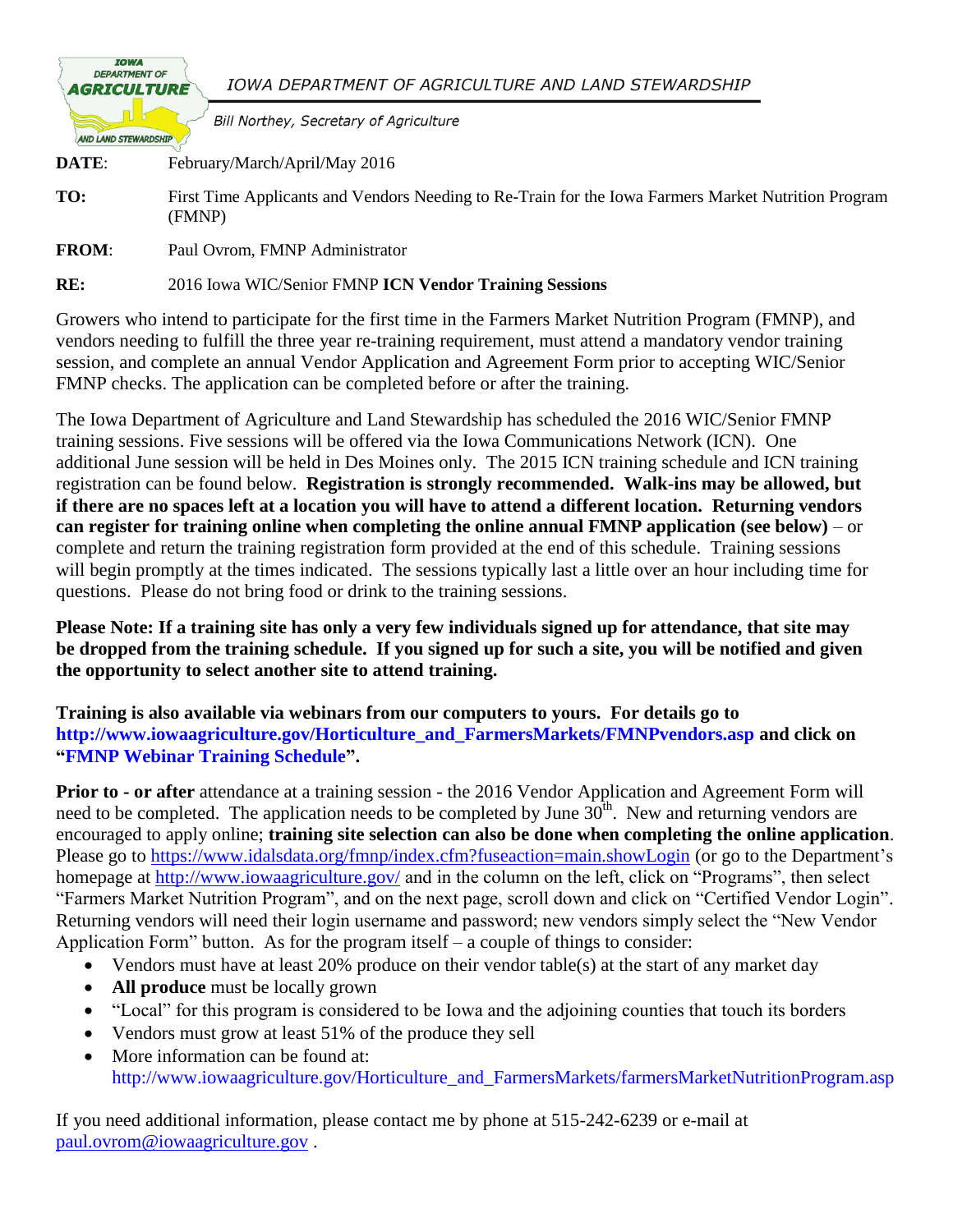| Tuesday, March 15,                                                                              |                                                                                                                                             |                                                                                                                                                                                                                  |  |
|-------------------------------------------------------------------------------------------------|---------------------------------------------------------------------------------------------------------------------------------------------|------------------------------------------------------------------------------------------------------------------------------------------------------------------------------------------------------------------|--|
| $10-11:15$ am                                                                                   |                                                                                                                                             | <b>Farmers Market Nutrition Program Training Schedule</b>                                                                                                                                                        |  |
| <b>Farmers Market Nutrition</b><br><b>Program Training Site*</b>                                | <b>Address</b>                                                                                                                              | <b>Notes</b>                                                                                                                                                                                                     |  |
| Council Bluffs - Iowa Western<br>Community College (84)                                         | 2700 College Rd                                                                                                                             | Looft hall - entrance top NE corner of bldg.; directions to room are posted; room<br>024; room is downstairs lower NW corner of bldg.; seats 30                                                                  |  |
| Creston - Southwestern<br>1501 W Townline St<br><b>Community College (93)</b>                   |                                                                                                                                             | Room 211: East, south or west entrance; parking free; seats 20                                                                                                                                                   |  |
| Davenport - Eastern IA<br>Community College (427)                                               | 326 West 3rd St - Kahl<br>Entrance - "off of 3rd St"; Room directions posted; Room 300; Metered Parking; seats 28<br><b>Educational Ctr</b> |                                                                                                                                                                                                                  |  |
| Dubuque - Keystone Area<br>2310 Chaney Rd<br>Room 2; seats 23<br><b>Education Agency (1311)</b> |                                                                                                                                             |                                                                                                                                                                                                                  |  |
| Ft Dodge - Trinity Hospital<br>(113)                                                            | 802 Kenyon Rd                                                                                                                               | ICN Room; ask for directions at front desk; seats 16                                                                                                                                                             |  |
| Hudson - Hudson Public<br>Library (736)                                                         | 401 $5^{th}$ St                                                                                                                             | Parking free on the street or in lot across the street to the east; seats 24                                                                                                                                     |  |
| Iowa City Public Library (694)                                                                  | 123 S Linn St                                                                                                                               | Entrance: "Off Linn St or College St"; Directions Posted: "yes - Meeting Rm D, enter lobby, go<br>to end of Meeting Room Hallway"; Parking: "Metered or use parking ramp, 1 block south of<br>library"; seats 24 |  |
| Johnston - Iowa Public<br>Television (43)                                                       | 6450 Corporate<br><b>Drive</b>                                                                                                              | McElroy Room; front entrance; seats 25                                                                                                                                                                           |  |
| Sioux City - Northwestern AEA<br>(197)                                                          | 1520 Morningside Ave                                                                                                                        | Bldg entrance on north side; Room 206; Parking free; seats 24                                                                                                                                                    |  |
| Spencer - Iowa Lakes<br><b>Community College (19)</b>                                           | 1900 N. Grand<br>Avenue                                                                                                                     | Spencer Attendance Center; Fiber Optic Room #118; parking free; seats 30                                                                                                                                         |  |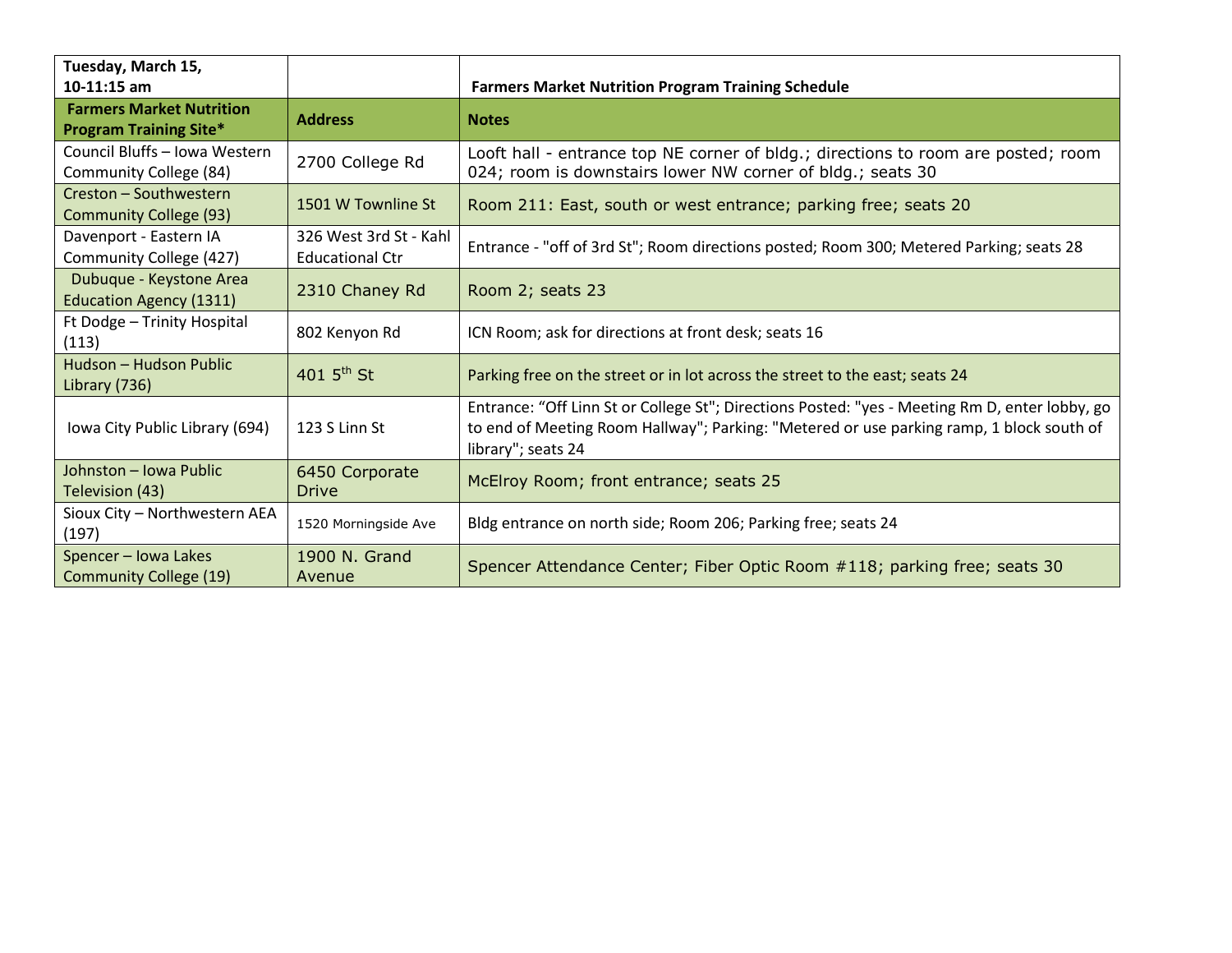| Wednesday, March 30,<br>$3:00 - 4:15$ pm                         |                                    | <b>Farmers Market Nutrition Program Training Schedule</b>                                                                                                     |  |
|------------------------------------------------------------------|------------------------------------|---------------------------------------------------------------------------------------------------------------------------------------------------------------|--|
| <b>Farmers Market Nutrition</b><br><b>Program Training Site*</b> | <b>Address</b>                     | <b>Notes</b>                                                                                                                                                  |  |
| Ankeny - DMACC Campus (70)                                       | 2006 S Ankeny Blvd                 | Building 6, Room 8; follow campus street signs for building location; use north or<br>south entrance; parking free north of building 6 in Lot K               |  |
| Atlantic - Atlantic Public Library<br>(537)                      | 507 POPLAR                         | Use main entrance to bldg. and ask for the ICN room; parking free in lot<br>across the street; seats 15                                                       |  |
| Calmar - NORTHEAST IOWA<br><b>COMMUNITY COLLEGE</b><br>(1793)    | 1527 Hwy 150 South                 | Dairy Education Center; Room #114; Building Entrance: Large double doors<br>on East side of building (center); directions to the room are posted; seats<br>25 |  |
| Carroll - DMACC Carroll Campus<br>(64)                           | 906 North Grant Road               | NE Entrance door; Room 144; seats 24                                                                                                                          |  |
| Clinton - Clinton Community<br>College (51)                      | 1000 LINCOLN<br><b>BOULEVARD</b>   | Rm 105; use main entrance; parking free; seats 24                                                                                                             |  |
| Cherokee - Washington High<br>School (73)                        | 600 W Bluff St                     | Armory Building, Fiber Optic Room; seats 25                                                                                                                   |  |
| Corydon - Wayne Community<br>High School (102)                   | 102 N Dekalb St                    | East door entrance; room 100; directions are posted; parking free; seats 25                                                                                   |  |
| Fairfield High School (96)                                       | 605 E Broadway                     | Use SE or NE entrance; room directions are posted; room 16; parking free;<br>seats 25                                                                         |  |
| Marshalltown - Iowa Valley<br>Community College (35)             | 3702 South Center<br><b>Street</b> | Continuing Education Center, Room 806; room directions posted; parking<br>free; seats 24                                                                      |  |
| Mason City - North Iowa<br>Community College (9)                 | 500 College Dr                     | Any entrance; room 106 in the Activity Center; parking free; seats 24                                                                                         |  |
| West Burlington - Southeastern<br>Community College (104)        | 1500 West Agency                   | North Campus/Trustee Hall; Building Entrance: South door; Room 528;<br>Posted Directions to Room; Seats 50                                                    |  |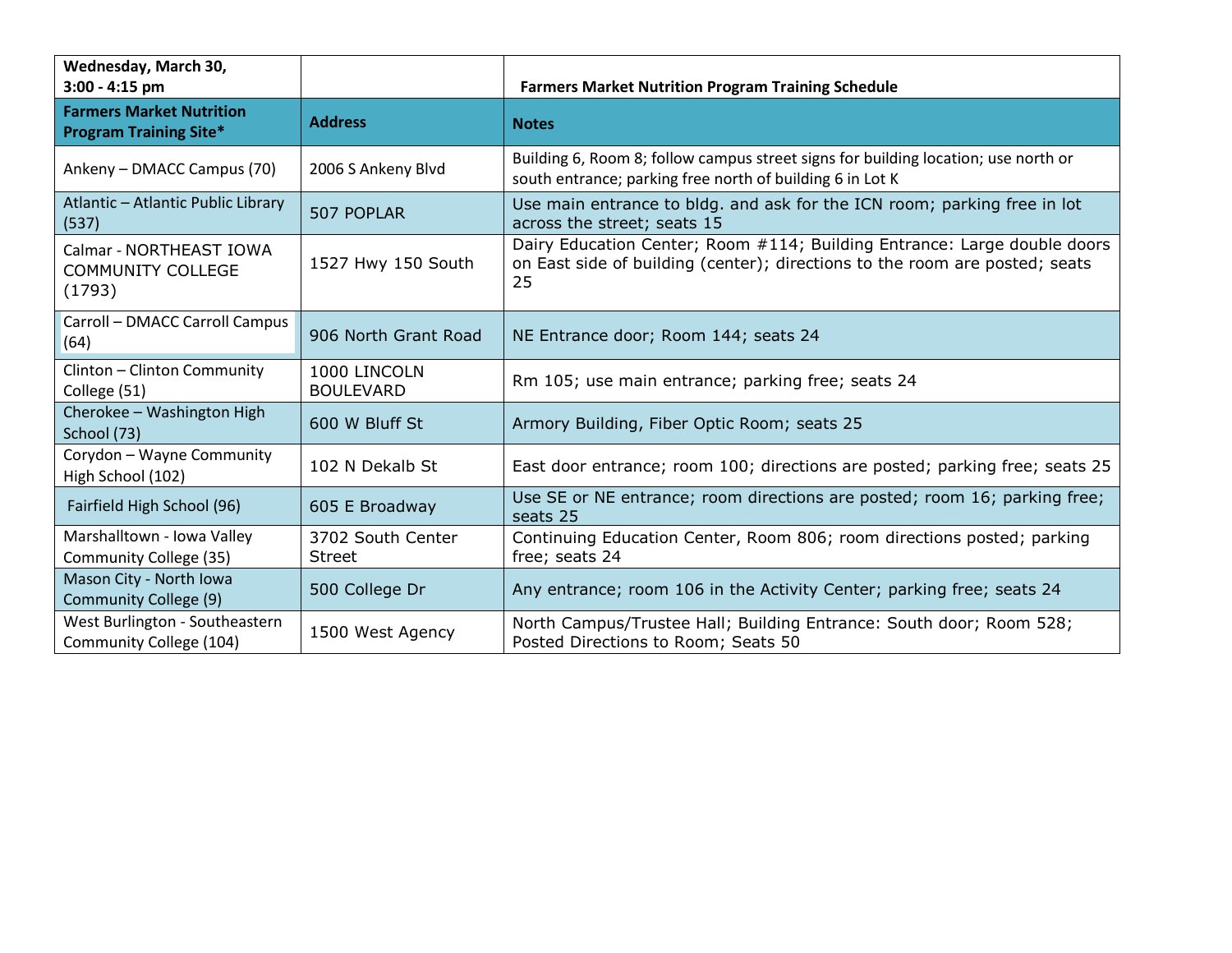| Thursday, April 7th,<br>$5:00 - 6:15$ pm                              |                          | <b>Farmers Market Nutrition Program Training Schedule</b>                                                                                                                                                                              |  |
|-----------------------------------------------------------------------|--------------------------|----------------------------------------------------------------------------------------------------------------------------------------------------------------------------------------------------------------------------------------|--|
| <b>Farmers Market Nutrition</b><br><b>Program Training Site*</b>      | <b>Address</b>           | <b>Notes</b>                                                                                                                                                                                                                           |  |
| Ankeny - DMACC Campus (70)                                            | 2006 S Ankeny Blvd       | Building 6, Room 8; follow campus street signs for building location; use north or<br>south entrance; parking free north of building 6 in Lot K                                                                                        |  |
| Cedar Rapids - Kirkwood<br>Community College (60)                     | 6301 Kirkwood Blvd<br>SW | Linn Hall, Rm 2182; Entrance is on east end of Linn Hall; Go to 2 <sup>nd</sup> floor,<br>then left (east) end of hall; directions are posted to room; parking free in<br>front of Linn Hall in student lot or visitor space; seats 20 |  |
| Centerville - Centerville High<br><b>School (613)</b>                 | 600 CHS Drive            | South side of Simon Estes Auditorium; left down the stairs and the room is<br>next to the restrooms;                                                                                                                                   |  |
| Council Bluffs - Iowa Western<br>Community College (84)               | 2700 College Rd          | Looft hall - entrance top NE corner of bldg.; directions to room are posted;<br>room 024; room is downstairs lower NW corner of bldg.; seats 30                                                                                        |  |
| Cresco - Crestwood High School<br>(7)                                 | 1000 Schroder Drive      | Main parking lot, use north entrance when school is not in session; Room<br>45; seats 11                                                                                                                                               |  |
| Dubuque - Wahlert High School<br>(645)                                | 2005 KANE ST             | SE door of Bldg entrance or Main lobby entrance; room 225; directions<br>posted; seats 30                                                                                                                                              |  |
| Hudson - Hudson Public Library<br>(736)                               | 401 5th St               | Parking free on the street or in lot across the street to the east; seats 24                                                                                                                                                           |  |
| Keokuk - SOUTHEASTERN<br>COMM COLLEGE - KEOKUK<br><b>CAMPUS (106)</b> | 335 MESSENGER ROAD       | South Campus; Gardener Hall, Rm 115; parking free; seats 28                                                                                                                                                                            |  |
| Lamoni - Lamoni High School<br>(89)                                   | 202 N Walnut Street      | Use front doors; go in the door on the west side of Lamoni School's Ag building then<br>immediately go south and then left into the classroom; seats 24                                                                                |  |
| Mason City - North Iowa<br>Community College (9)                      | 500 College Dr           | Any entrance; room 106 in the Activity Center; parking free; seats 24                                                                                                                                                                  |  |
| Oskaloosa Public Library (663)                                        | 301 S Market             | Entrance on the south side; directions to room are posted or ask at the front desk;<br>seats 35                                                                                                                                        |  |
| Sioux City - Northwestern AEA<br>(197)                                | 1520 Morningside Ave     | Bldg entrance on north side; Room 206; Parking free; seats 24                                                                                                                                                                          |  |
| Spirit Lake - Iowa Lakes<br>Community College (388)                   | 800 21st Street          | <b>Rm 122</b>                                                                                                                                                                                                                          |  |
| Waterloo - Hawkeye<br>Community College (1038)                        | 1501 E Orange Rd         | Use north or south entrance; Room 127 in Tama Hall; parking free; seats 32                                                                                                                                                             |  |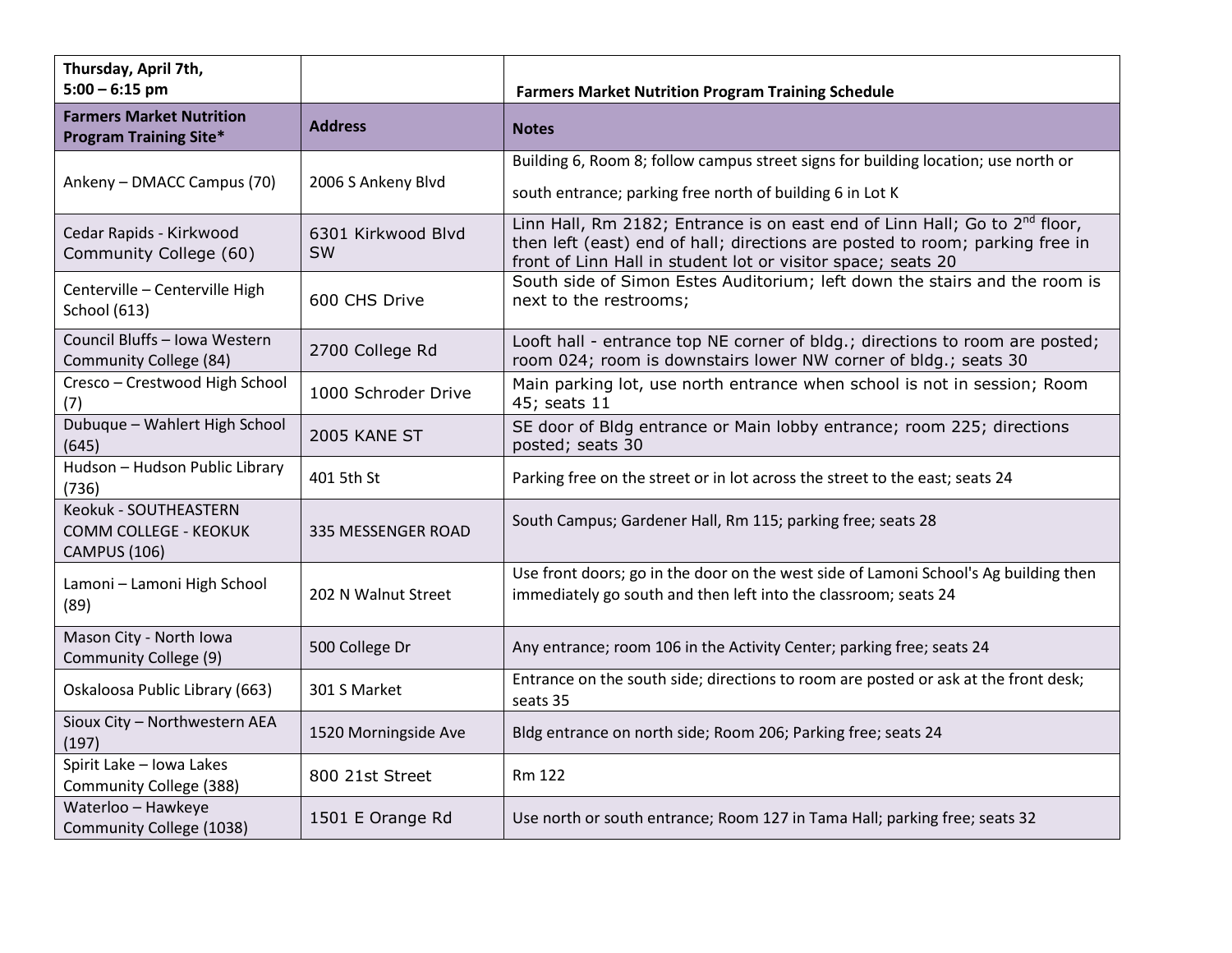| Thursday, April 21st,<br>$5:00 - 6:15$ p.m.                      |                                                  | <b>Farmers Market Nutrition Program Training Schedule</b>                                                                                                                                                        |  |
|------------------------------------------------------------------|--------------------------------------------------|------------------------------------------------------------------------------------------------------------------------------------------------------------------------------------------------------------------|--|
| <b>Farmers Market Nutrition</b><br><b>Program Training Site*</b> | <b>Address</b>                                   | <b>Notes</b>                                                                                                                                                                                                     |  |
| Ankeny - DMACC Campus (70)                                       | 2006 S Ankeny Blvd                               | Building 6, Room 8; follow campus street signs for building location; use north or<br>south entrance; parking free north of building 6 in Lot K                                                                  |  |
| Charles City - North Iowa<br><b>Community College (10)</b>       | 200 Harwood Dr                                   | Charles City Center; Room 106; parking free; seats 20                                                                                                                                                            |  |
| Davenport - Eastern IA<br>Community College (427)                | 326 West 3rd St - Kahl<br><b>Educational Ctr</b> | Entrance - "off of 3rd St"; Room directions posted; Room 300; Metered<br>Parking; seats 28                                                                                                                       |  |
| Ft Dodge - Trinity Hospital (113)                                | 802 Kenyon Rd                                    | ICN Room; ask for directions at front desk; seats 16                                                                                                                                                             |  |
| Iowa City Public Library (694)                                   | 123 S Linn St                                    | Entrance: "Off Linn St or College St"; Directions Posted: "yes - Meeting Rm<br>D, enter lobby, go to end of Meeting Room Hallway"; Parking: "Metered or<br>use parking ramp, 1 block south of library"; seats 24 |  |
| Manchester - West Delaware<br>High School (4)                    | 605 NEW ST                                       | Rm 162; seats 12                                                                                                                                                                                                 |  |
| Osceola - Southwestern<br>Community College (464)                | Hwy 34 West, 2520<br>College Dr                  | Osceola Center, Rm 103; parking free; seats 14                                                                                                                                                                   |  |
| Ottumwa - Indian Hills<br><b>Community College (1447)</b>        | 651 Indian Hills Drive                           | Classroom $#7$ ; use the main entrance                                                                                                                                                                           |  |
| Sheldon - Northwest Iowa<br>Community College (2027)             | 603 W Park St                                    | Bldg entrance: "Building A or D"; room 402 in Building D; directions to room are<br>posted; parking free; seats 24                                                                                               |  |
| Shenandoah - Shenandoah High<br><b>School (474)</b>              | <b>1000 MUSTANG DR</b>                           | The Ed May Center; seats 20                                                                                                                                                                                      |  |
| West Burlington - Southeastern<br>Community College (104)        | 1500 West Agency                                 | North Campus/Trustee Hall; Building Entrance: South door; Room 528; Posted<br>Directions to Room; Seats 50                                                                                                       |  |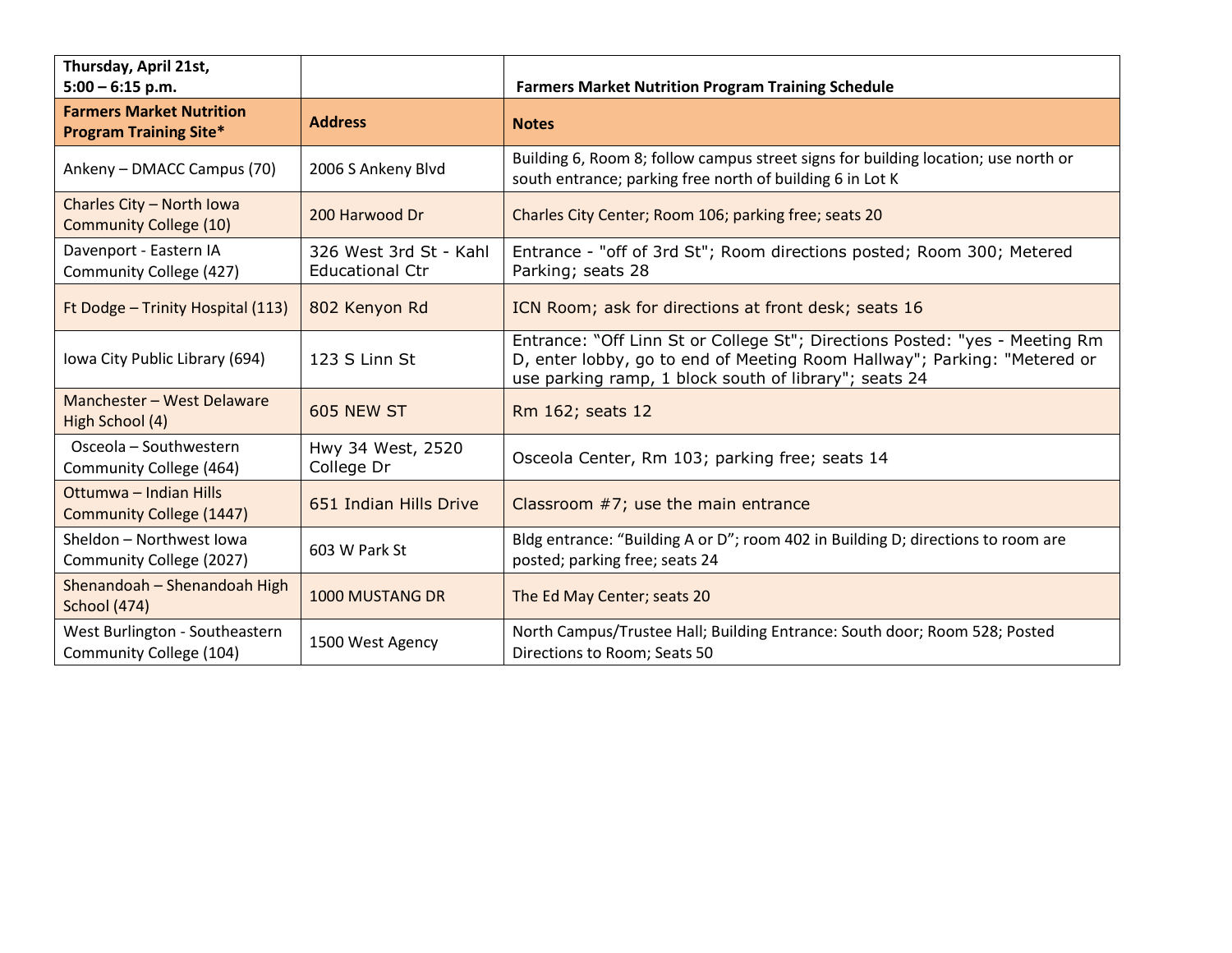| Thursday, May 19th,<br>$10:00 - 11:15$ p.m.                      |                                    | <b>Farmers Market Nutrition Program Training Schedule</b>                                                                                                                                                            |  |
|------------------------------------------------------------------|------------------------------------|----------------------------------------------------------------------------------------------------------------------------------------------------------------------------------------------------------------------|--|
| <b>Farmers Market Nutrition</b><br><b>Program Training Site*</b> | <b>Address</b>                     | <b>Notes</b>                                                                                                                                                                                                         |  |
| Ankeny - DMACC Campus (70)                                       | 2006 S Ankeny Blvd                 | Building 6, Room 8; follow campus street signs for building location; use north or<br>south entrance; parking free north of building 6 in Lot K                                                                      |  |
| Calmar - NORTHEAST IOWA<br><b>COMMUNITY COLLEGE (1008)</b>       | 1527 Hwy 150 South                 | Industrial Technologies Building; Room #130; seats 18                                                                                                                                                                |  |
| Cedar Rapids - Kirkwood<br>Community College (60)                | 6301 Kirkwood Blvd<br><b>SW</b>    | Linn Hall, Rm 2182; Entrance is front of Linn Hall; Go to 2nd floor, then left<br>(east) end of hall; directions are posted to room; parking free in front of<br>Linn Hall in student lot or visitor space; seats 18 |  |
| Chariton High School (98)                                        | 501 Grand                          | East door entrance - please check in at front reception before proceeding;<br>room 116 - right turn in hall, follow to end, last door on right; parking on<br>Grand St & south of building; seats 20                 |  |
| Estherville - Iowa Lakes<br>Community College (17)               | 300 S 18th St                      | West entrance; room 22; room directions are posted; parking free; seats<br>18                                                                                                                                        |  |
| Jefferson - Jefferson-Scranton<br>High School (27)               | 101 RAM Drive                      | Room 116; seats 30; please check in at the front reception before<br>proceeding                                                                                                                                      |  |
| Marshalltown - Iowa Valley<br>Community College (35)             | 3702 South Center<br><b>Street</b> | Continuing Education Center, Room 806; room directions posted; parking<br>free; seats 24                                                                                                                             |  |
| Red Oak - Southwestern<br>Community College (90)                 | 2300 NORTH 4TH<br><b>STREET</b>    | Rm 116; seats 25                                                                                                                                                                                                     |  |
| Sioux City - Northwestern AEA<br>(197)                           | 1520 Morningside Ave               | Bldg entrance on north side; Room 206; Parking free; seats 24                                                                                                                                                        |  |
| Washington - Kirkwood<br>Learning Center (1061)                  | 111 WESTVIEW DRIVE                 | Parking free; seats 20                                                                                                                                                                                               |  |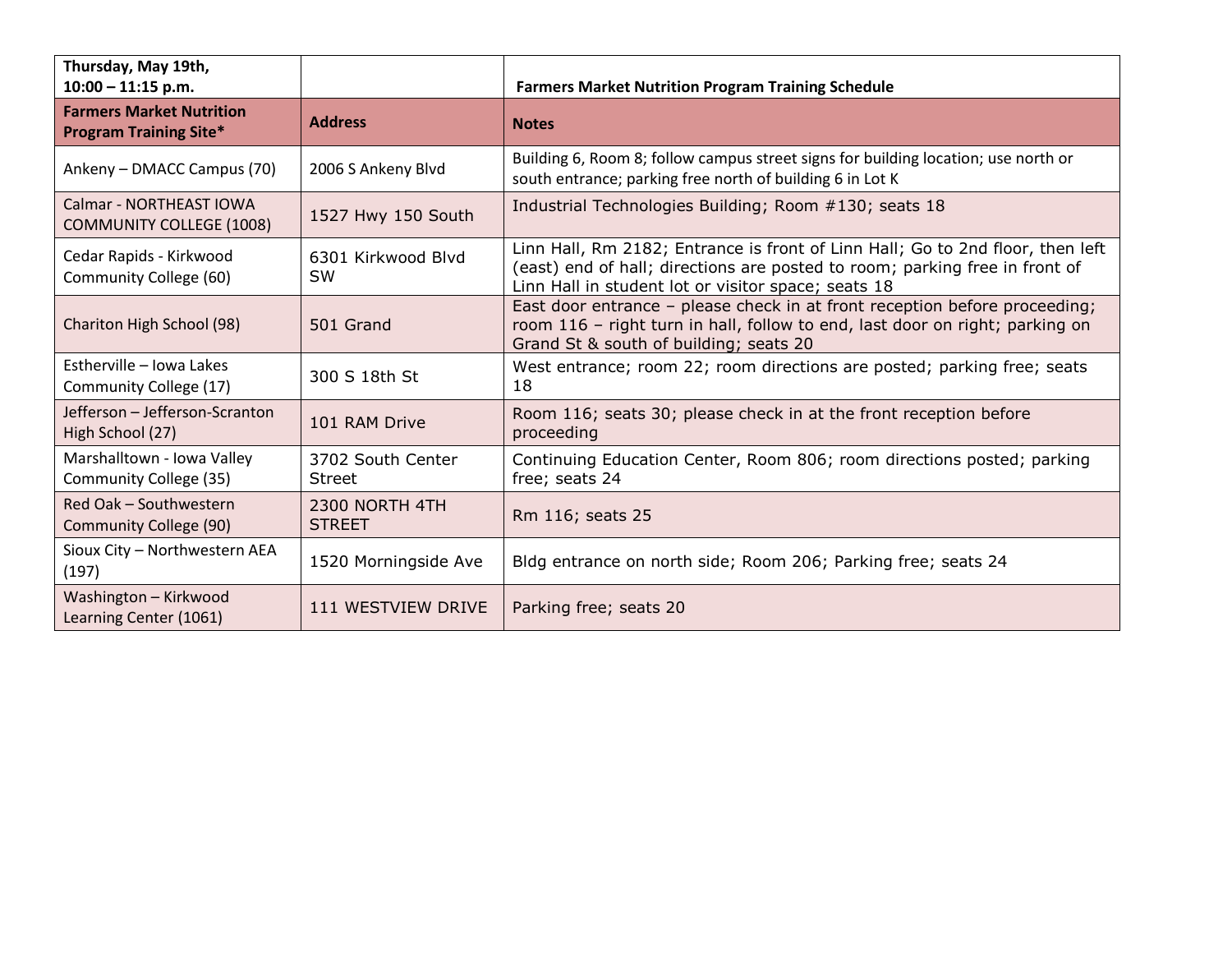| Also: one additional training<br>date in Des Moines only: |                                                   |                                                                                                                                                                                                                                                                                                                |
|-----------------------------------------------------------|---------------------------------------------------|----------------------------------------------------------------------------------------------------------------------------------------------------------------------------------------------------------------------------------------------------------------------------------------------------------------|
| Thursday, June 9th, 2-3:15 pm                             | <b>Wallace State Office Bldg,</b><br>502 E 9th St | Corner of Grand Ave and E 9th St.; Free parking in the ramp just west of the Wallace<br>Bldg or in the public areas of the lots at E 9th and Des Moines Streets; 2nd Floor<br>Conference Room - look for posted signs after entering the main lobby on the east<br>side of the bldg; local phone: 515-242-6239 |

**\*Please Note: If a training site has only a very few individuals signed up for attendance, that site may be dropped from the training schedule. If you signed up for such a site, you will be notified and given the opportunity to select another site to attend training.**